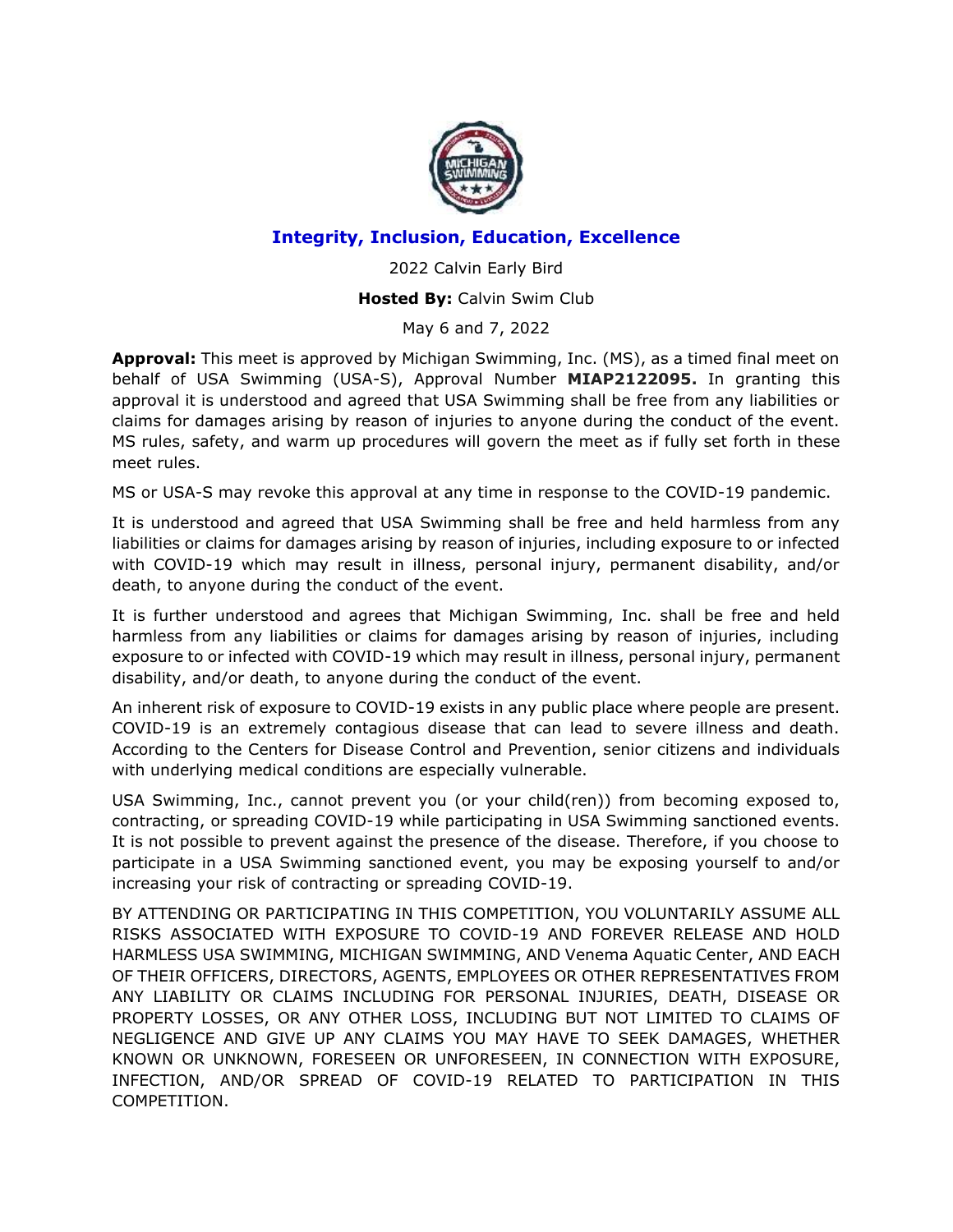You acknowledge the contagious nature of COVID-19 and voluntarily assume the risk that your family, including child(ren), may be exposed to or infected by COVID-19 while on site at the pool or facility and that such exposure or infection may result in the personal injury, illness, permanent disability and death. You understand that the risk of becoming exposed to or infected by COVID-19 at the pool or facility may result from the actions, omissions, or negligence of myself and others, including but not limited to employees, volunteers and program participants and their families.

Calvin Swim Club will include the above information in meet announcements, heat sheets and posted around the pool facility.

## **COVID-19 Procedures/Requirements:**

All athletes, coaches, officials, clubs, spectators, and other individuals participating in this meet or seeking ingress into the facility in which this meet is conducted will abide by (1) all federal, state, and local laws, orders, administrative rules, and guidelines; (2) all protocols outlined in the COVID-19 LSC Supplemental Sanction Requirements documents for this meet; and (3) all COVID-19 preparedness plans for the relevant facility. Failure to maintain strict compliance with all COVID-19 procedures and protocols will result in disciplinary action by the Michigan Swimming, Inc. Board of Directors, including, but not limited to, fines, suspension of certain membership privileges, or referral to the USA Swimming National Board of Review with a recommendation to terminate a member's membership in Michigan Swimming and USA Swimming.

## **Minor Athlete Abuse Prevention Policy Acknowledgement:**

All applicable adults participating in or associated with this meet acknowledge that they are subject to the provisions of the USA Swimming Minor Athlete Abuse Prevention Policy ("MAAPP"), and that they understand that compliance with the MAAPP policy is a condition of participation in the conduct of this competition.

**Location:** Calvin University

Venema Aquatic Center 3195 Knight Way SE Grand Rapids, MI 49546-4406

**Times:**

# **May 6, 2022**

Session #1 - OPEN: WU start 5:00 PM, Event starts 6:00 PM

## **May 7, 2022**

Session #2 – 12 & Under: WU start 8:00 AM, Event starts 9:00 AM

Session #3 - OPEN: WU after the completion of the morning session, but not before 12:30 PM, events starts one hour after warm up begins, but not before 1:30 PM.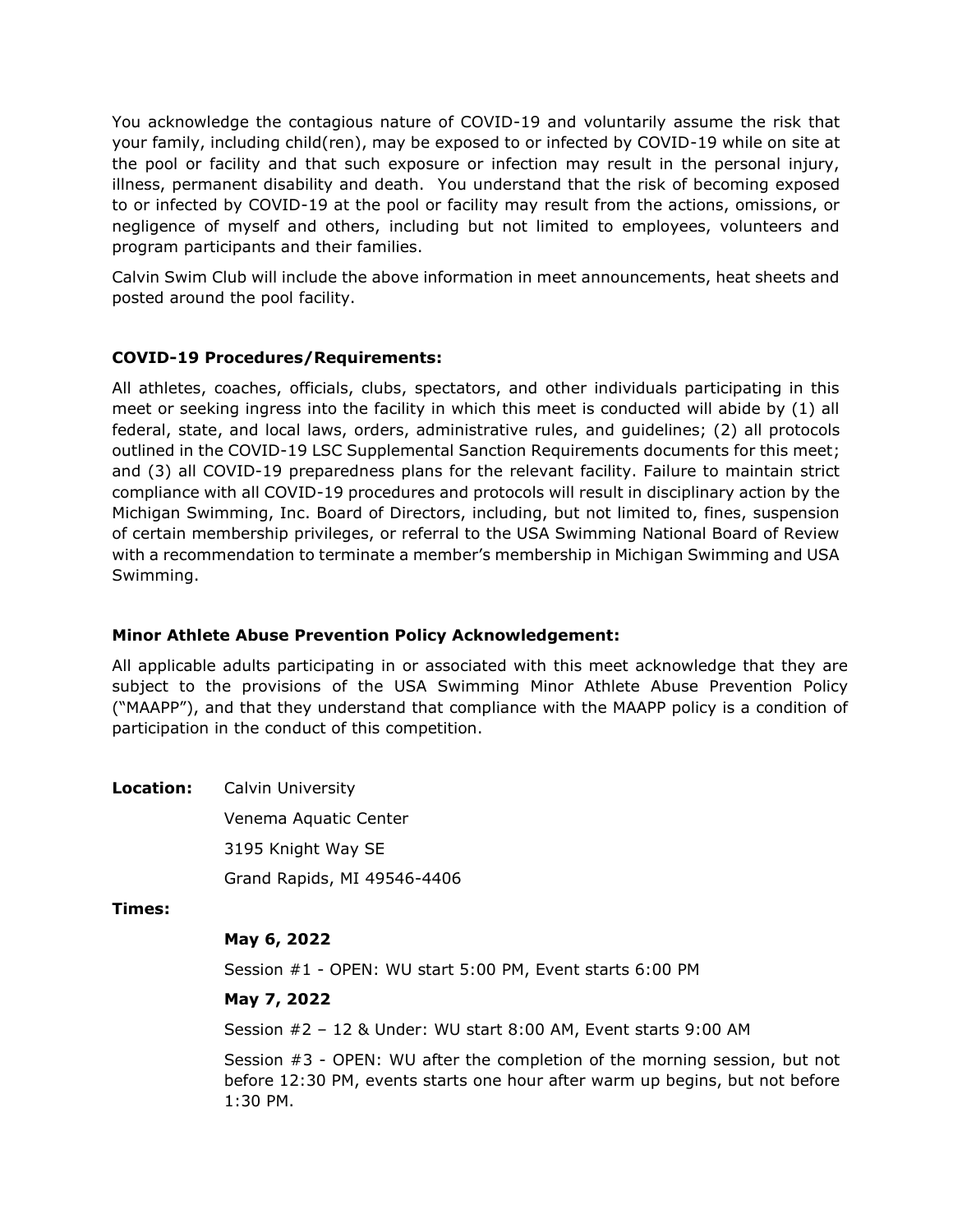Session #4 – 12 & Under: WU after the completion of the morning session, but not before 4:00 PM, events starts one hour after warm up begins, but not before 5:00 PM.

#### **Facilities:**

Venema Aquatic Center is an 8 lane pool 50 meter pool where 7 lanes will be used for competition and one lane will be available for supervised warm-up and warm down. Depth at start is 8' and 15' at turn. Permanent starting blocks and non-turbulent lane markers will be used. Colorado timing system with an 8-lane display will be used.

**Course Certification:** The competition course has not been certified in accordance with 104.2.2C(4)

**Meet Format:** This meet will be a Timed Final.

**Eligibility:** All athletes are eligible to participate in this meet.

#### **Entry Procedures**

Entries may be submitted to the Administrative Official as of April  $8<sup>th</sup>$  @ 12:00PM. The Administrative Official must receive all entries no later than April 29<sup>th</sup>  $@11:59PM.$  Entries must include correct swimmer name (as registered with USA/MS Swimming), age and USA number. Only athletes registered with USA Swimming are allowed to have an ID built in the entries. All individual entries should be submitted via electronic mail at the e-mail address listed in the last section of this meet information packet. Make checks payable to: Calvin Swim Club.

#### **Entry Acceptance and Processing**

Entries will be accepted and processed on a first come, first served basis in the order in which they are received after the entry open date listed above.

**Individual Entry Limits:** Swimmers may enter a maximum 6 individual events and 1 relay per day.

**Entry Fees:** \$5.00 per individual event and \$12.00 for relays. Make checks payable to: Calvin Swim Club.

**Surcharges:** A \$1.00 per athlete Michigan Swimming athlete surcharge applies.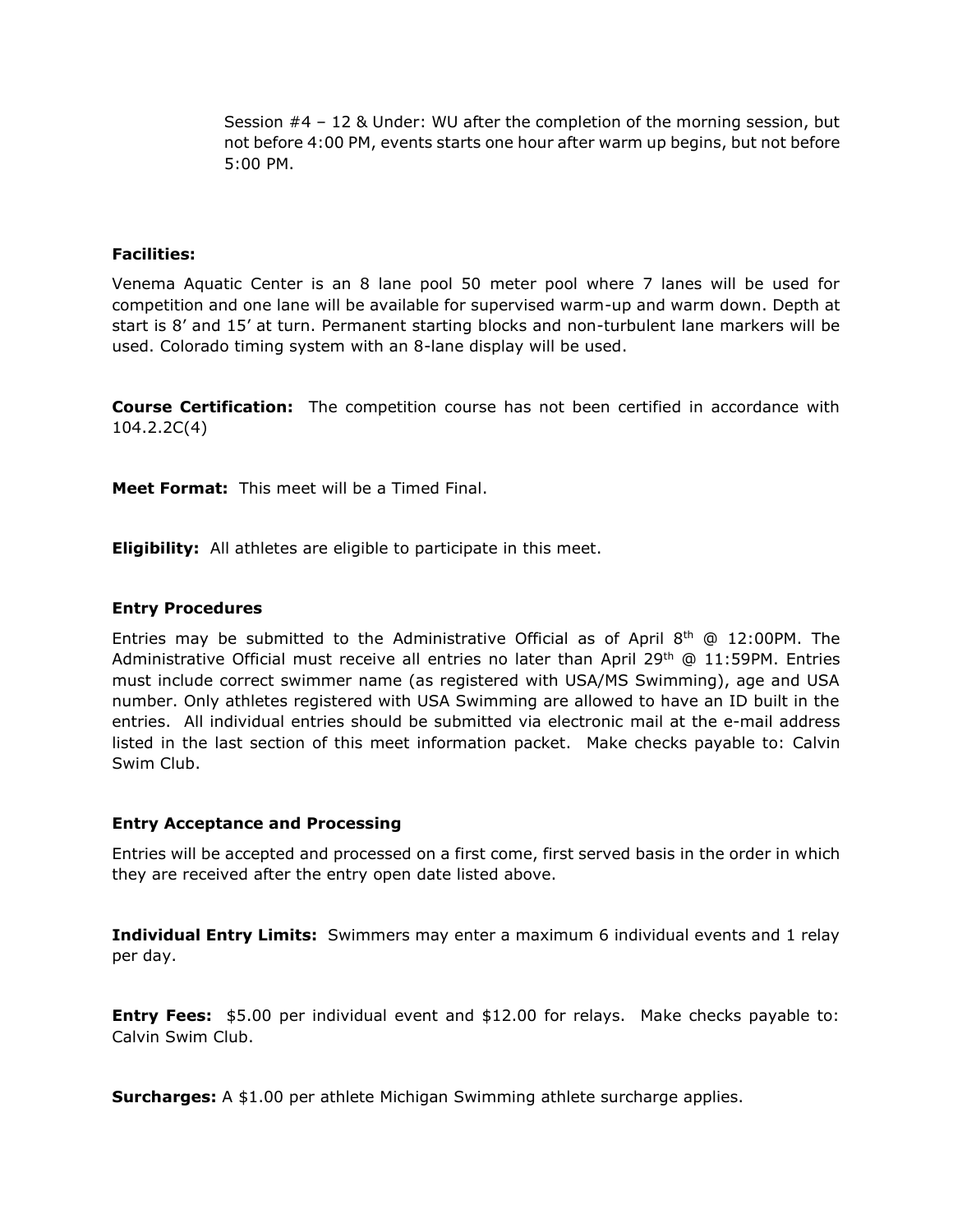#### **Paper Entries**

MS rules regarding non-electronic entries apply. \$6 per individual event and \$13 per relay. There is a \$1.00 additional charge per event if the entry is not submitted in Hy-Tek format. Any surcharges detailed in the previous section also apply to paper entries. Paper entries may be submitted to the Administrative Official on a spreadsheet of your choice however, the paper entry must be logically formatted and must contain all pertinent information to allow the Administrative Official to easily enter the swimmer(s) in the correct events with correct seed times.

### **Refunds**

Once a team or individual entry has been received and processed by the Administrative Official there are no refunds in full or in part unless the "over qualification exception" applies (see MS Rules).

### **Entry Paperwork**

Your club's Entry, Entry Summary Sheet, Release/Waiver, Certification of Entered Athletes and Check should be sent via U.S. mail or nationally recognized overnight courier to:

> Attn: CSC Venema Aquatic Center 3195 Knight Way SE Grand Rapids, MI 49546-4406

**Check In:** Check in will be required. It will be available 30 minutes before warmups. Failure to check in will cause the swimmer to be scratched from all events in that session. Check in will close 15 minutes after the start of warm. Check in sheets will be posted outside the pool.

**Marshaling:** Self-Marshaling will be used for all swimmers. Heat sheets will be posted around the pool after check-in closes and seeding is complete.

**Seeding:** This meet will be seeded 15 minutes after the start of warmups each session.

**Deck Entries:** The Meet Referee and Meet Director will determine if deck entries will be allowed and will be conducted in accordance with current Michigan Swimming, Inc. rules & procedures, including all Michigan Swimming, Inc. COVID-specific sanctioning or approval policies. All deck entries must be received by the office 15 minutes after warmups begin for the session the athlete is deck entering. Deck Entries count toward daily total entries for athletes. The deck entry fee is \$7.00 for individual and \$13.00 for relays. If an athlete is not currently registered with Michigan Swimming or another USA Swimming LSC, the athlete may deck register for a \$168.00 fee before being entered into the meet for their times to be entered into SWIMS. For deck entries, if they are registered athletes then their name, athlete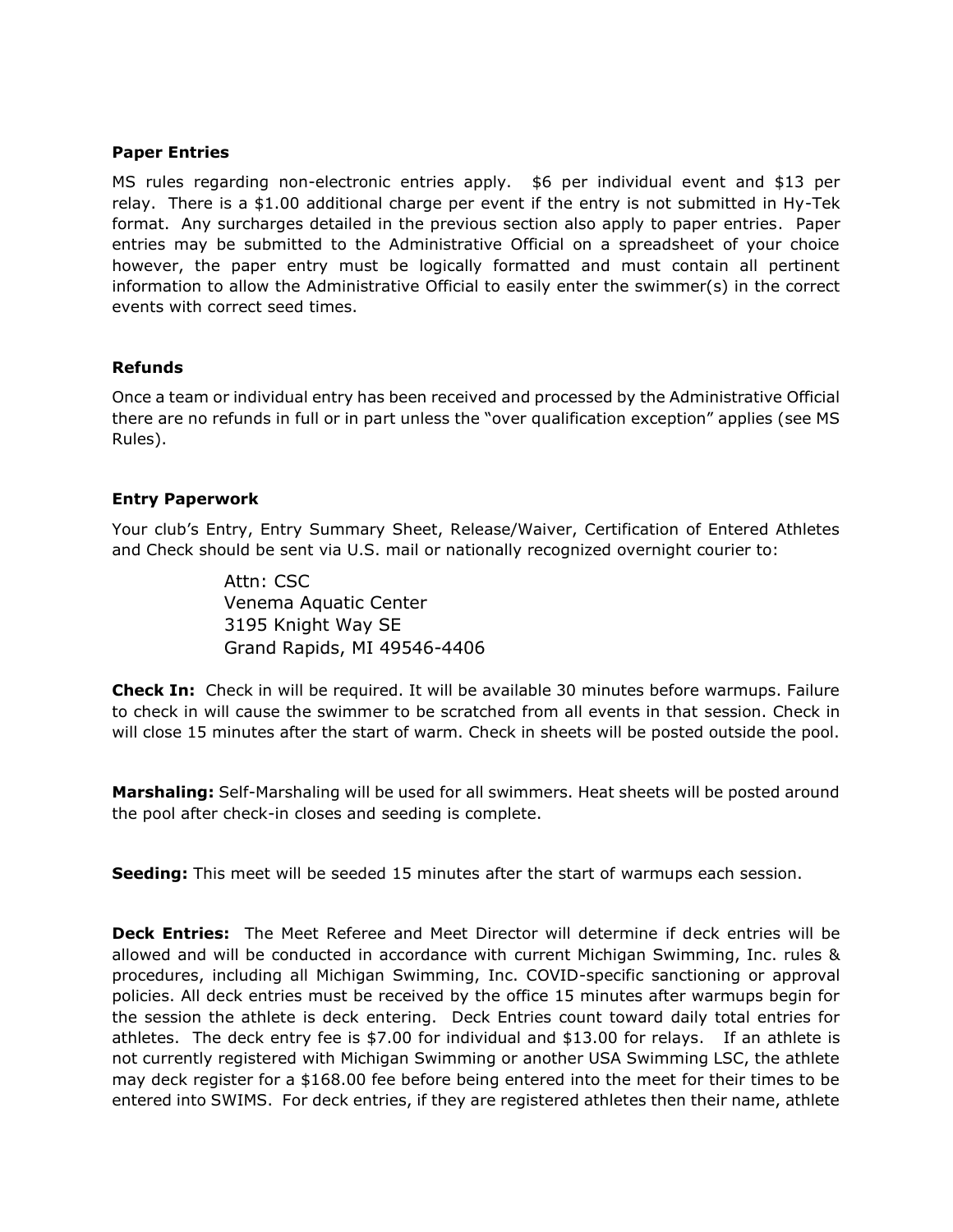ID and club affiliation should then be added to your database just as it appears on the card or list or the swimmers may compete unattached (UN) if they request to do so. If they are not USA Swimming athletes, do not build their ID. If the athlete is not already in the meet the \$1.00 surcharge will apply.

**Meet Programs/Admissions:** Admissions: \$5.00 per person per day. Children 10 and under may enter free. Heat sheets will be available each session at the admissions table for \$2.00 after the meet is seeded.

**Scoring:** No team or individual scoring will be kept.

**Awards:** Awards will be given in all 12 & under events. Awards for 12 & Under will be divided into 8 & under, 9 & 10 and 11 & 12 categories. Ribbons will be given for 1st -8th place in each category. No awards will be given in Open events.

### **Results**

Complete Official meet results will be posted on the Michigan Swimming Website at [http://www.miswim.org/.](http://www.miswim.org/) Unofficial results will also be available on flash drive (HY-TEK Team Manager result file) upon request. Teams must provide their own flash drive.

**Concessions:** Food and beverages will be available in the concession stand. No food or beverage will be allowed on the deck of the pool, in the locker rooms or in the spectator areas. A hospitality area will be available for coaches and officials.

**Lost and Found:** Articles may be turned in/picked up at pool office. Articles not picked up by the end of the meet will be retained by the Meet Director or a representative for at least 14 days (any longer period shall be in the sole discretion of the Meet Director).

### **Swimming Safety**

Michigan Swimming warm up rules will be followed. To protect all swimmers during warmups, swimmers are required to enter the pool feet first at all times except when sprint lanes have been designated. No jumping or diving. The same rules will apply with respect to the warm-down pool and diving well. Penalties for violating these rules will be in the sole discretion of the Meet Referee which may include ejection from the meet.

### **Racing Start Certification**

Any swimmer entered in the meet must be certified by a USA Swimming member-coach as being proficient in performing a racing start or must start each race from within the water without the use of the backstroke ledge. When unaccompanied by a member-coach, it is the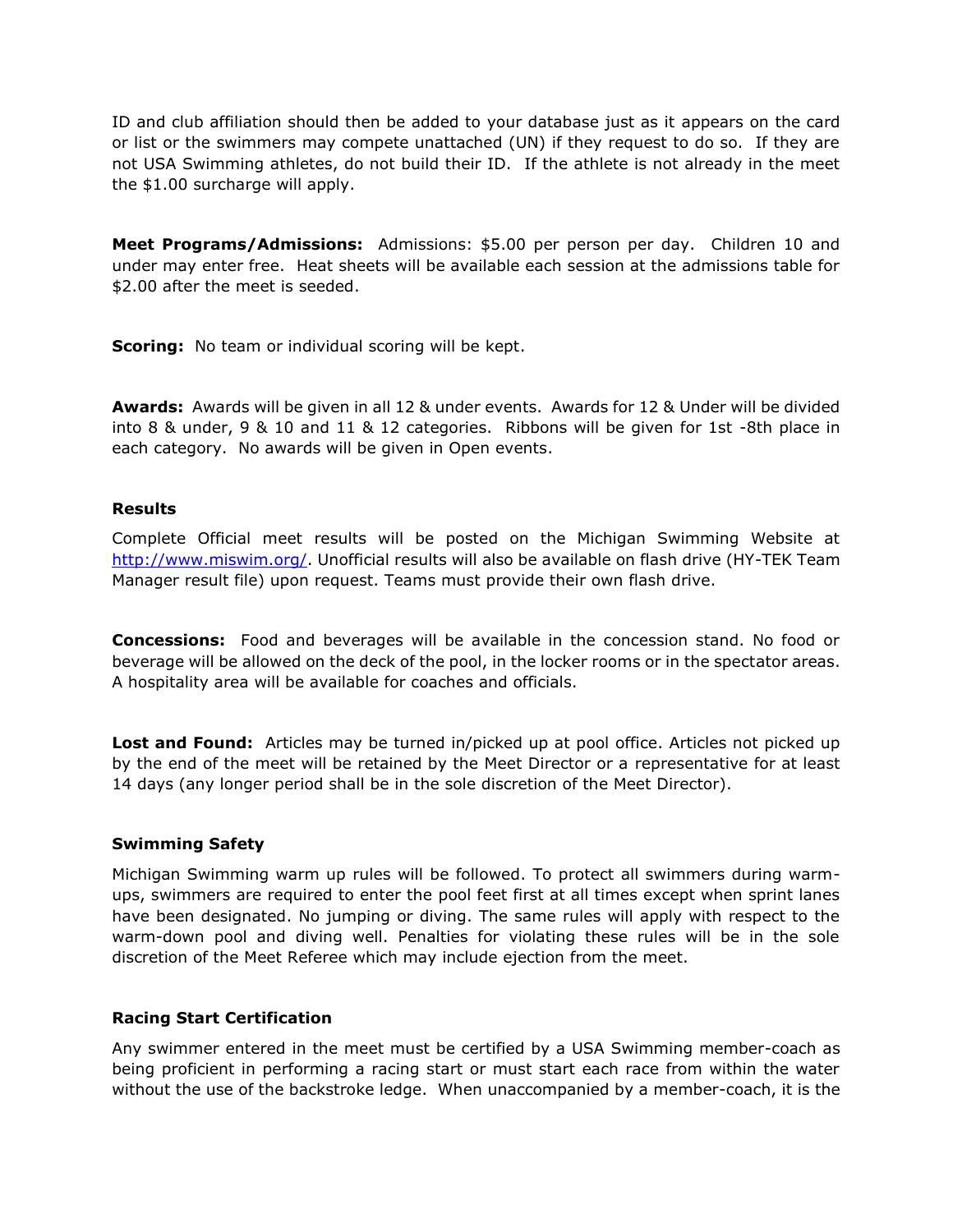responsibility of the swimmer or the swimmer's legal guardian to ensure compliance with this requirement.

### **Deck Personnel/Locker Rooms/Credentialing**

Only registered and current coaches, athletes, officials and meet personnel are allowed on the deck or in locker rooms. Access to the pool deck may only be granted to any other individual in the event of emergency through approval by the Meet Director or the Meet Referee. The Michigan Swimming Board of Directors, Officials Chairs of MS, and the Michigan Swimming Office staff are authorized deck personnel at all MS meets. Personal assistants/helpers of athletes with a disability shall be permitted when requested by an athlete with a disability or a coach of an athlete with a disability.

Lists of registered coaches, certified officials and meet personnel will be placed outside the door to the pool deck. Meet personnel will check the list of approved individuals and issue a credential to be displayed at all times during the meet. This credential will include the host team logo, name as well as the function of the individual being granted access to the pool deck (Coach, Official, Timer, or Meet Personnel). In order to obtain a credential, Coaches and Officials must be current in all certifications through the final date of the meet. Meet personnel must return the credential at the conclusion of working each day and be reissued a credential daily.

All access points to the pool deck and locker rooms will either be secured or staffed by a meet worker checking credentials throughout the duration of the meet.

### **Swimmers with Disabilities**

All swimmers are encouraged to participate. If any of your swimmers have special needs or requests, please indicate them on the entry form and with the Clerk of Course and/or the Meet Referee during warm ups.

First Aid: Supplies will be kept in the pool office.

### **Facility Items**

- (A) No smoking is allowed in the building or on the grounds of any facility listed above*.*
- (B) Pursuant to applicable Michigan law, no glass will be allowed on the deck of the pool or in the locker rooms.
- (C) No bare feet allowed outside of the pool area. Swimmers need to have shoes to go into the hallway to awards or concessions.
- (D) An Emergency Action Plan has been submitted by the Host Club to the Safety Chair and the Program Operations Chair of Michigan Swimming prior to sanction of this meet and is available for review and inspection at the pool office.
- (E) To comply with USA Swimming privacy and security policy, the use of audio or visual recording devices, including a cell phone, is not permitted in changing areas, rest rooms or locker rooms.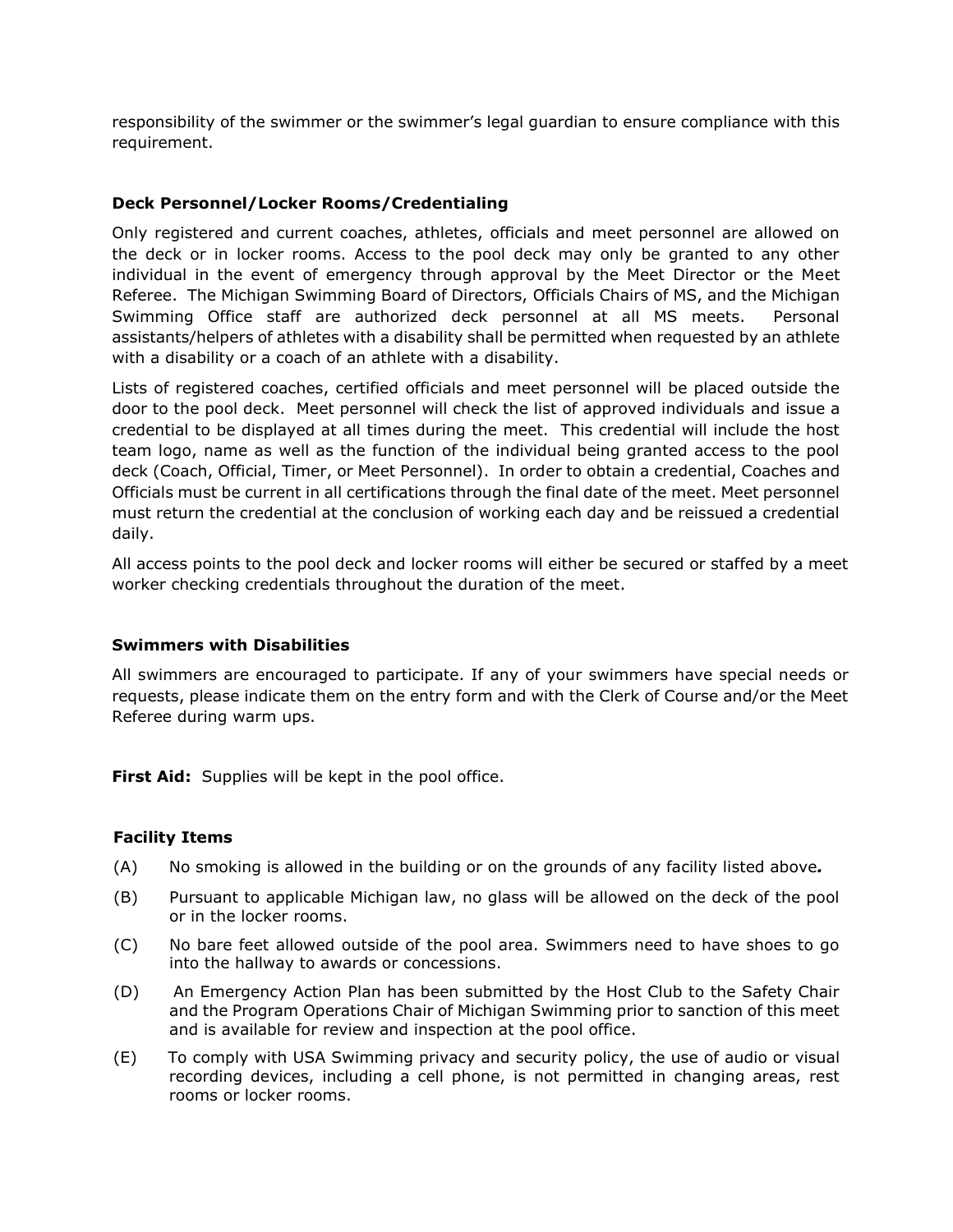- (F) Deck changing, in whole or in part, into or out of a swimsuit when wearing just one suit in an area other than a permanent or temporary locker room, bathroom, changing room or other space designated for changing purposes is **prohibited**.
- (G) Operation of a drone, or any other flying apparatus, is prohibited over the venue (pools, athlete/coach areas, spectator areas and open ceiling locker rooms) any time athletes, coaches, officials and/or spectators are present.

### **General Information and Errors/Omissions**

Any errors or omissions in the program will be documented and signed by the Meet Referee and available for review at the Clerk of Course for Coaches review. Information will also be covered at the Coaches' Meeting.

### **Meet Personnel**

**Meet Director –** Chris Sullivan, cms65@calvin.edu (Must be a USA Swimming member)

**Meet Referee –** Jon Smitley - smitleyswim@gmail.com

**Safety Marshal –** Helena Tolic

**Administrative Official -** Adam Forbes, forbesajswim@gmail.com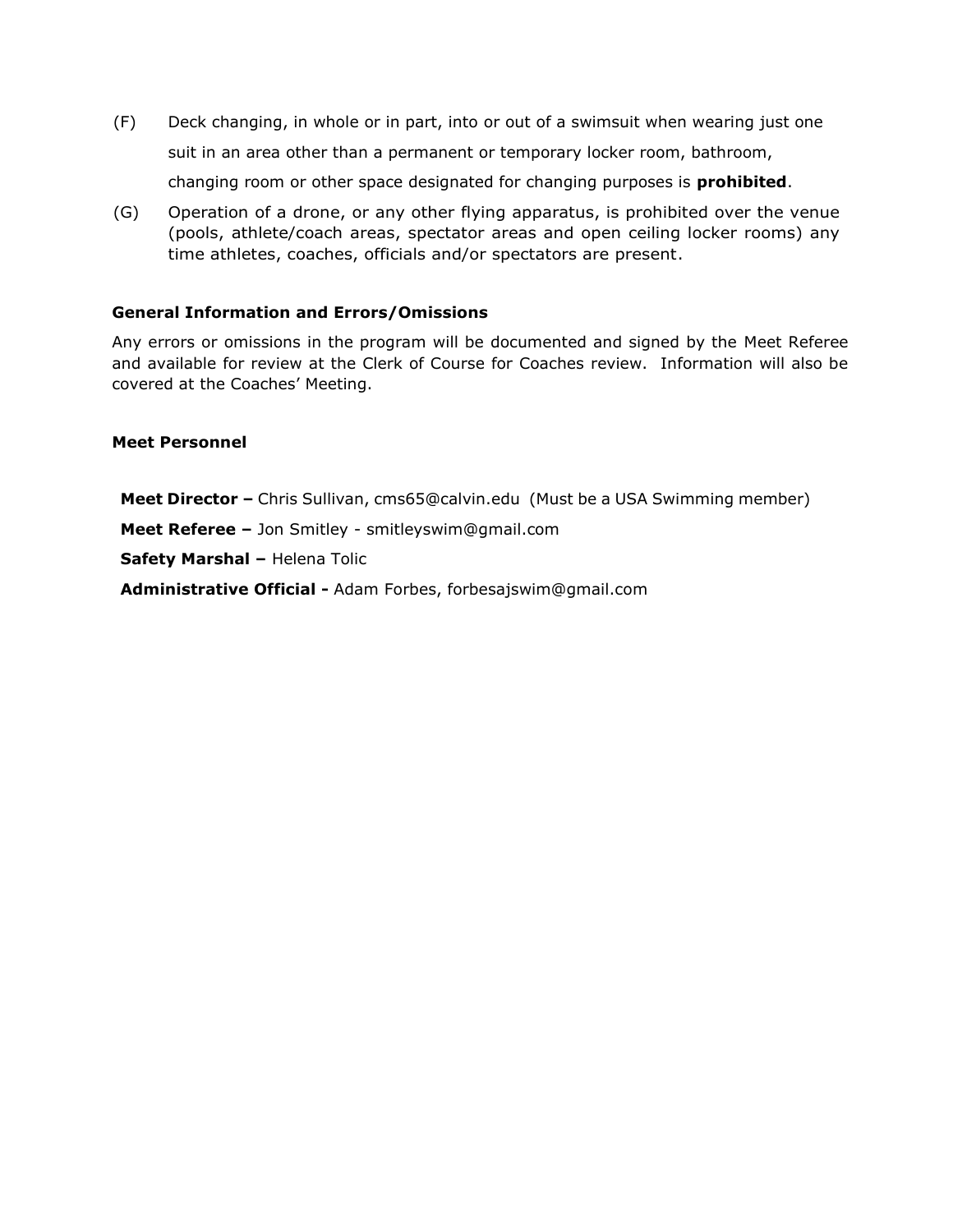# 2022 Calvin Early Bird

May 6 & 7, 2022

## Events list

# Approved Number: **MIAP2122095**

#### **Friday Warm-up starts 5:00 PM Check-in closes 5:15 PM Meet starts 6:00 PM**

| <b>Girls</b> | Event               | <b>Boys</b> |
|--------------|---------------------|-------------|
|              | Open 50 Fly         |             |
| 3            | Open 200 Free       |             |
| 5            | Open 200 Breast     |             |
|              | Open 100 Back       |             |
|              | Open 400 IM         |             |
| 11           | Open 50 Free        | 12          |
| 13           | Open 200 Fly        | 14          |
| 15           | Open 400 Free Relay | 16          |

# **Saturday AM**

### **Warm-up starts 8:00 AM Check-in closes 8:15 AM Meet starts 9:00 AM**

| Girls | Event                     | <b>Boys</b> |
|-------|---------------------------|-------------|
| 17    | 12 & Under 200 Free       | 18          |
| 19    | 12 & Under 50 Breast      | 20          |
| 21    | 12 & Under 100 Back       | 22          |
| 23    | 12 & Under 200 Fly        | 24          |
| 25    | 12 & Under 50 Free        | 26          |
| 27    | 12 & Under 200 Breast     | 28          |
| 29    | 12 & Under 50 Back        | 30          |
| 31    | 12 & Under 400 Free Relay | 32          |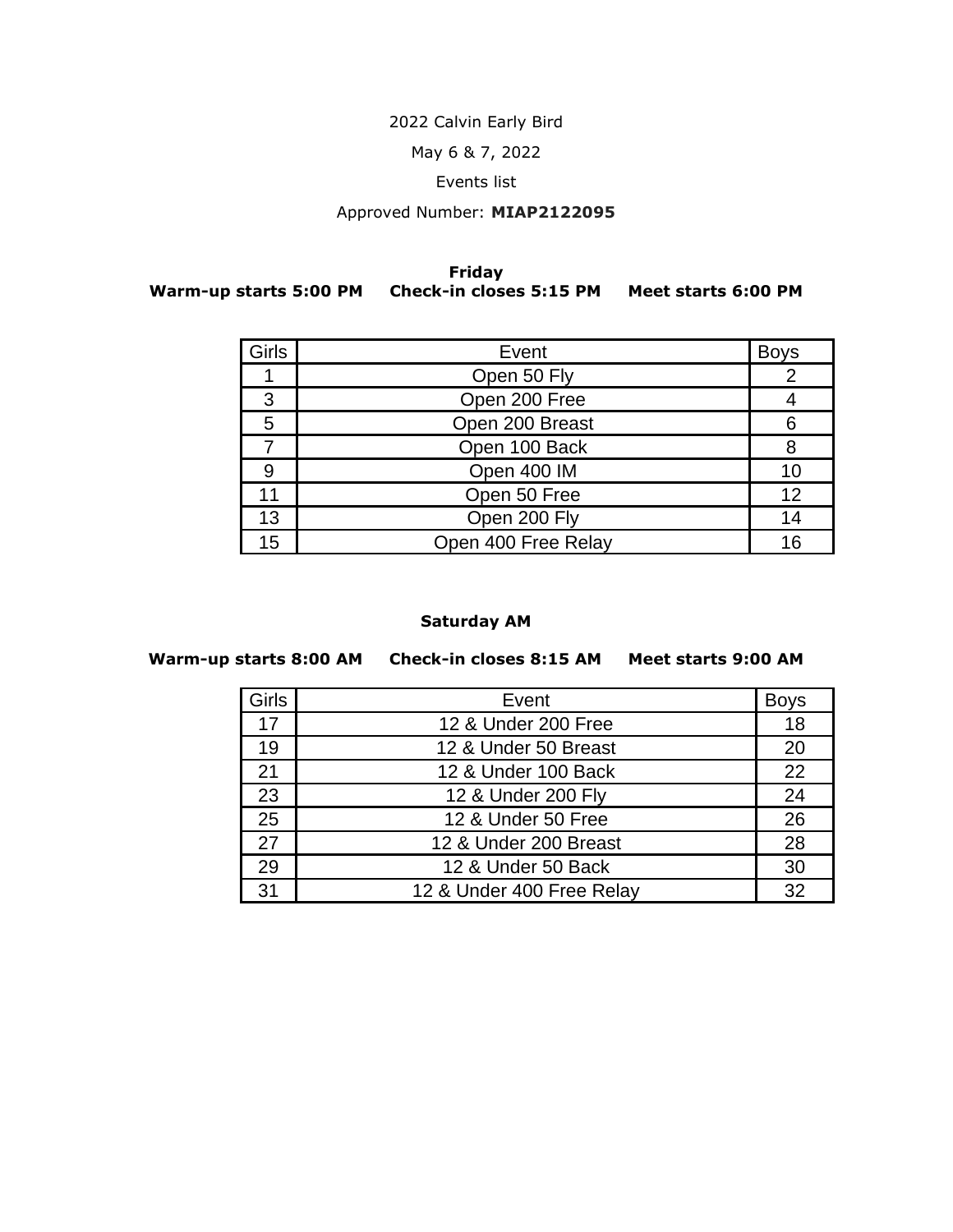### **Saturday Afternoon**

#### **WU: After the completion of the morning session, but not before 12:30 PM. Check In Closes: 15 minutes after warmups start. Events Begin: One hour after warm up begins, but not before 1:30 PM.**

| Girls | Event                 | <b>Boys</b> |
|-------|-----------------------|-------------|
| 33    | Open 100 Free         | 34          |
| 35    | Open 50 Breast        | 36          |
| 37    | Open 200 Back         | 38          |
| 39    | Open 100 Fly          | 40          |
| 41    | Open 200 IM           | 42          |
| 43    | Open 50 Back          | 44          |
| 45    | Open 100 Breast       | 46          |
| 47    | Open 400 Free         | 48          |
| 49    | Open 400 Medley Relay | 50          |

#### **Saturday PM**

**WU: After the completion of the morning session, but not before 4:00 PM. Check In Closes: 15 minutes after warmups start.**

**Events Begin: One hour after warm up begins, but not before 5:00 PM.**

| Girls | Event                       | <b>Boys</b> |
|-------|-----------------------------|-------------|
| 51    | 12 & Under 50 Fly           | 52          |
| 53    | 12 & Under 200 IM           | 54          |
| 55    | 12 & Under 100 Free         | 56          |
| 57    | 12 & Under 200 Back         | 58          |
| 59    | 12 & Under 100 Breast       | 60          |
| 61    | 12 & Under 100 Fly          | 62          |
| 63    | 12 & Under 400 Free         | 64          |
| 65    | 12 & Under 400 Medley Relay | 66          |